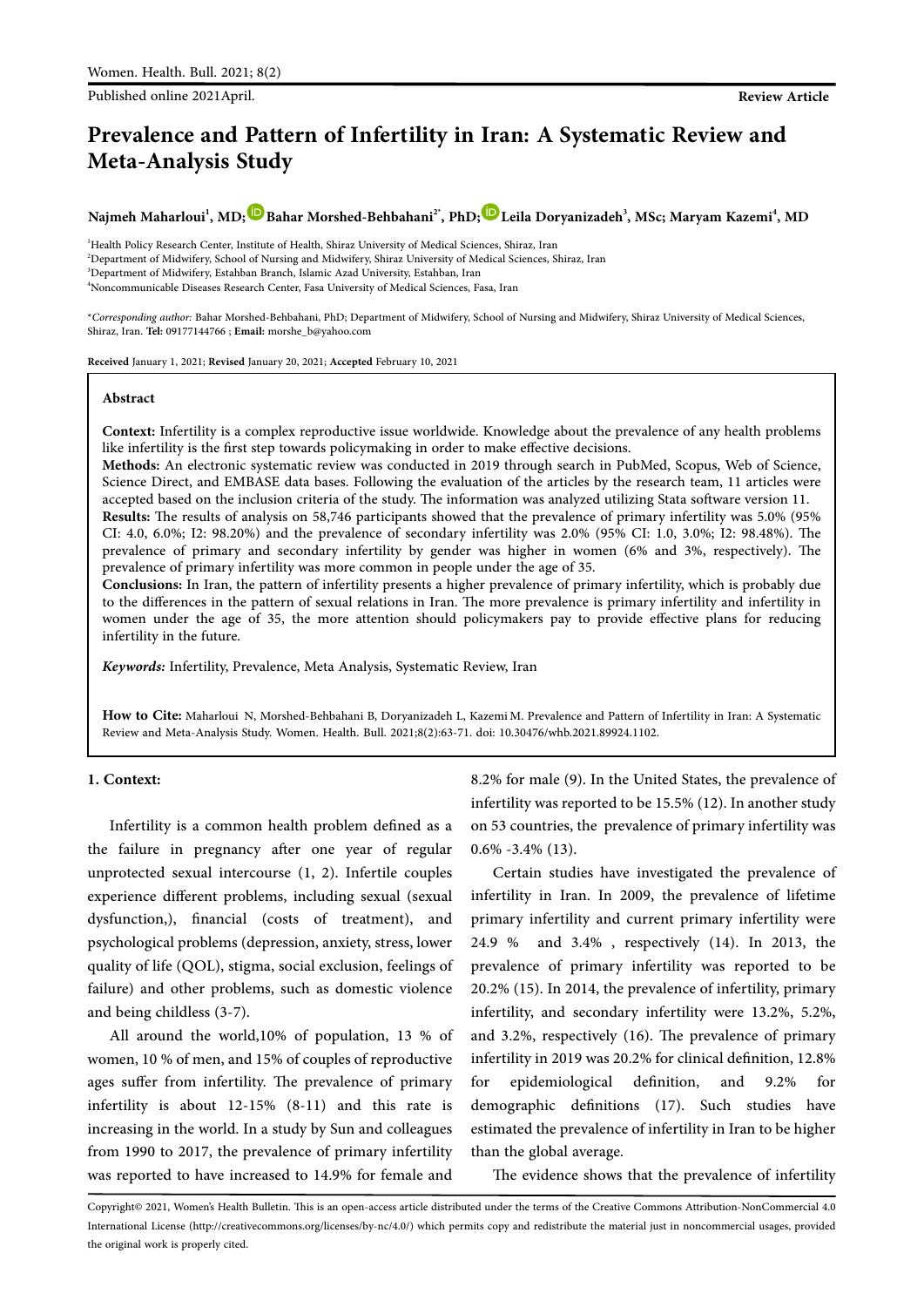is disparate in different countries. It could be attributed to the definition of infertility, gender of population, the age of population, and other factors. Due to different results in estimating the prevalence of infertility, overestimation, and unclear prevalence of infertility based on region, age, and gender, we decided to conduct a systematic review. This systematic review can determine the prevalence of primary and secondary infertility and the pattern of incidence based on age and sex. Therefore, it can help policymakers to schedule a program for infertile people. In this research, we aimed to investigate whether the prevalence of infertility in Iran is higher than that of the global average.

#### **2. Methods:**

# *Study design*

This study was done in conformance with the PRISMA-P statement and registered on PROSPERO (CRD42017073835). Based on the PICO process, the study population comprised all the articles in which the desired statistics were reported in couples, women, or men. The intervention was considered to be the prevalence of infertility and the results extracted from the article. Comparisons were made for infertility prevalence statistics between primary and secondary types, different ages, couples, women, or men. The outcomes were to obtain a pattern of infertility prevalence in Iran.

#### *Search strategy and data sources*

An electronic systematic review search was conducted using PubMed, Scopus, Web of Science, Science Direct, and EMBASE. Two members of the research team independently searched all databases with the same keywords employing MeSH terms and non-MeSH terms. The keywords included infertility, sub fertility, infecundity, Iran, prevalence, sterility occurrence, and frequency and their Persian equivalents. The searches were restricted from 2000 until the end of 2019.

The articles were extracted from the relevant sites using the specified queries. Two members of the research team selected the studies. In case of disagreement, the third researcher reviewed them. After searching all the possible sources, for the quality control of the selected

articles, a standard checklist was utilized according to the Cochrane guide. Their quality was evaluated by two researchers in terms of methodology and their information was entered into the checklist.

The evaluation criteria of the articles were: the number of samples examined, research method, data collection sources, infertility type, reproductive age range, how to complete the data collection, and the inclusion and exclusion criteria.

#### *Inclusion criteria*

All the peer-reviewed, descriptive, cross-sectional, and case-control studies in English and Persian estimating the prevalence of infertility in the study population.

All the studies that provide information on the number of infertility cases in the study population.

#### *Exclusion criteria*

The review studies, case reports, letters to the editor, and abstracts of articles without the full text and the cases in which the infertility ratio could not be estimated.

#### *Evaluation of quality*

After determining the relevant studies in terms of inclusion and exclusion criteria, a checklist (Newcastle Ottawa scale) was used to evaluate the quality of articles for cross-sectional studies (43). These checklists perform a quality assessment based on three dimensions: 1) how to choose, 2) comparability, and 3) outcome/exposure. Finally, the articles with a score equal to or greater than 7 were evaluated as having good quality.

#### *Statics analysis*

The data were analyzed with Stata software version 14. The infertility ratio with the associated confidence interval was used to express the effect size. The heterogeneity index was determined to be between the initial studies using Cochran (Q) and I2 tests. I2 over 70 indicated the presence of significant heterogeneity. According to the heterogeneity value of the model, a random or fixed effect was calculated to estimate the infertility ratio in the Metaprop function. The effect of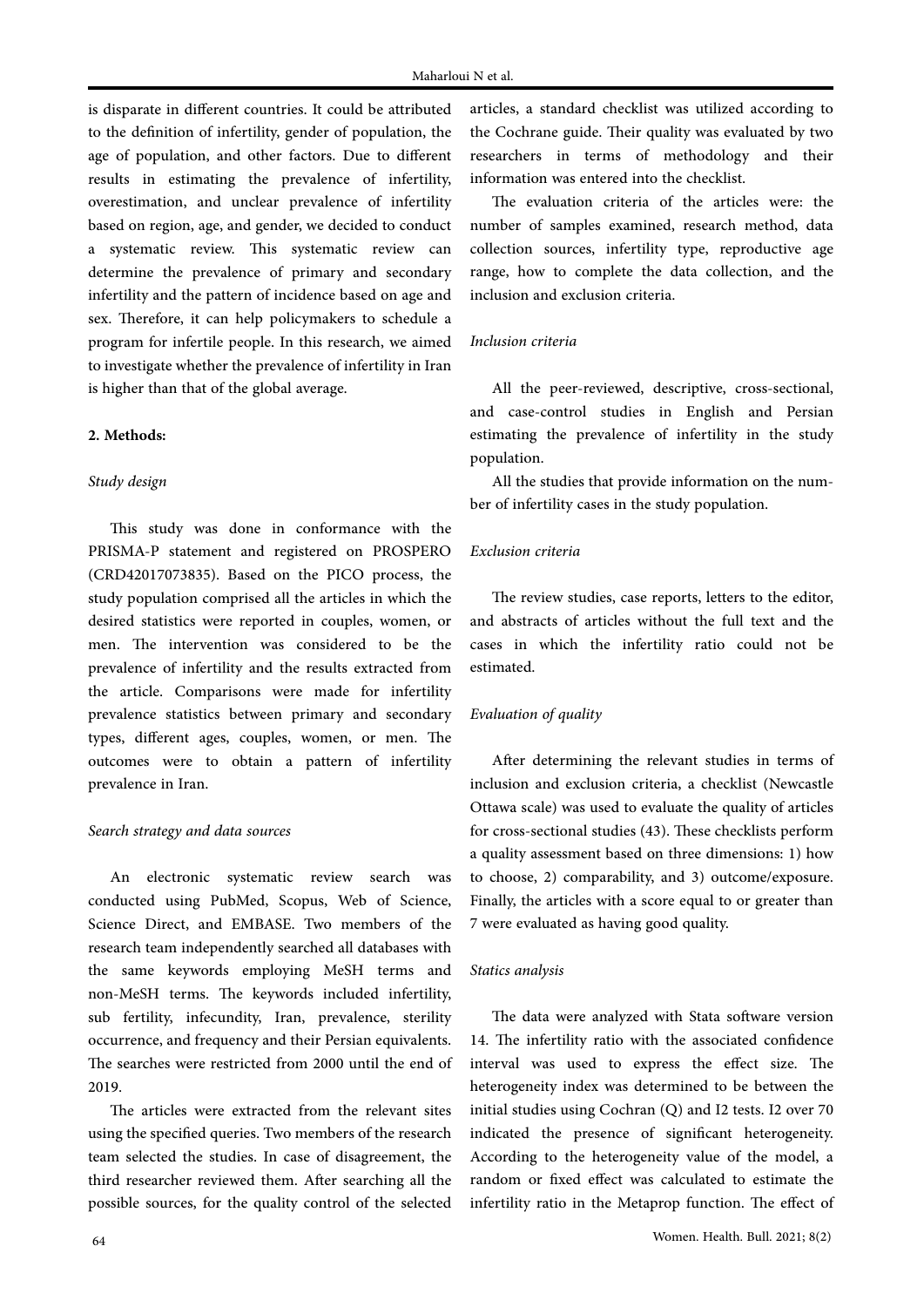the role of each initial study in the overall estimation was examined via sensitivity analysis. Additional analyses, such as meta-regression and subgroup, based on gender (18) and the mean age (35  $\ge$  or < 35), were performed to find suspected variables of heterogeneity. Diffusion bias was also checked with the Begg test.

# **3. Results**

2888 studies were extracted from the reviewed sites. After removing duplicates and unrelated studies, 11 full text studies remained. Figure 1 depicts the flowchart of the study.

# *Meta-analysis findings*

In 11 studies, 58,746 subjects (ranging from 380 to 17187 in each study) were evaluated. Seven infertility cases were reported in women, two in couples, and two in men. The studies were published between 2002 and 2019 (Table 1; 14, 15, 18-28).

The overall estimated infertility ratio in 11 studies was estimated to be 5.0% based on the random effect model (95% CI: 4.0, 6.0%; I2: 98.20%). Regarding the overall estimation of secondary infertility, a combination of nine studies reporting a secondary infertility ratio of 2.0% (95% CI: 1.0, 3.0%; I2: 98.48%) was estimated) Figure 2: A-B).



Figure1: The figure shows the process of the studies.

The overall estimation of primary infertility ratio after deleting the study conducted by Badr and co-workers (26) was 5.1% (95% CI: 3.7, 6.3) and after deleting the study conducted by Mohammad Mohammad Beigi and colleagues (24) was 4% (95% CI: 2.8, 5.1%) (the lowest and highest values of the total estimated size, respectively). Regarding the overall estimation of secondary infertility, the highest rate was obtained after the omission of the study by Akhondi and co-workers (2.2%, 95% CI: 1.1, 3.2%) and the lowest one was obtained following the omission of the study by Safarinejad and colleagues (1.5%, 95% CI: 0.0, 2.0%) (Figure 3: AB; 15, 19).

The overall estimation of the proportion of primary infertility by gender was 6% (95% CI: 4.0, 8.0%) in women, 3% (95% CI: 2.0, 3.0%) in couples, and 2% (95% CI: 2.0, 3.0%) in men (seven studies in women, two studies in couple, and two studies in men).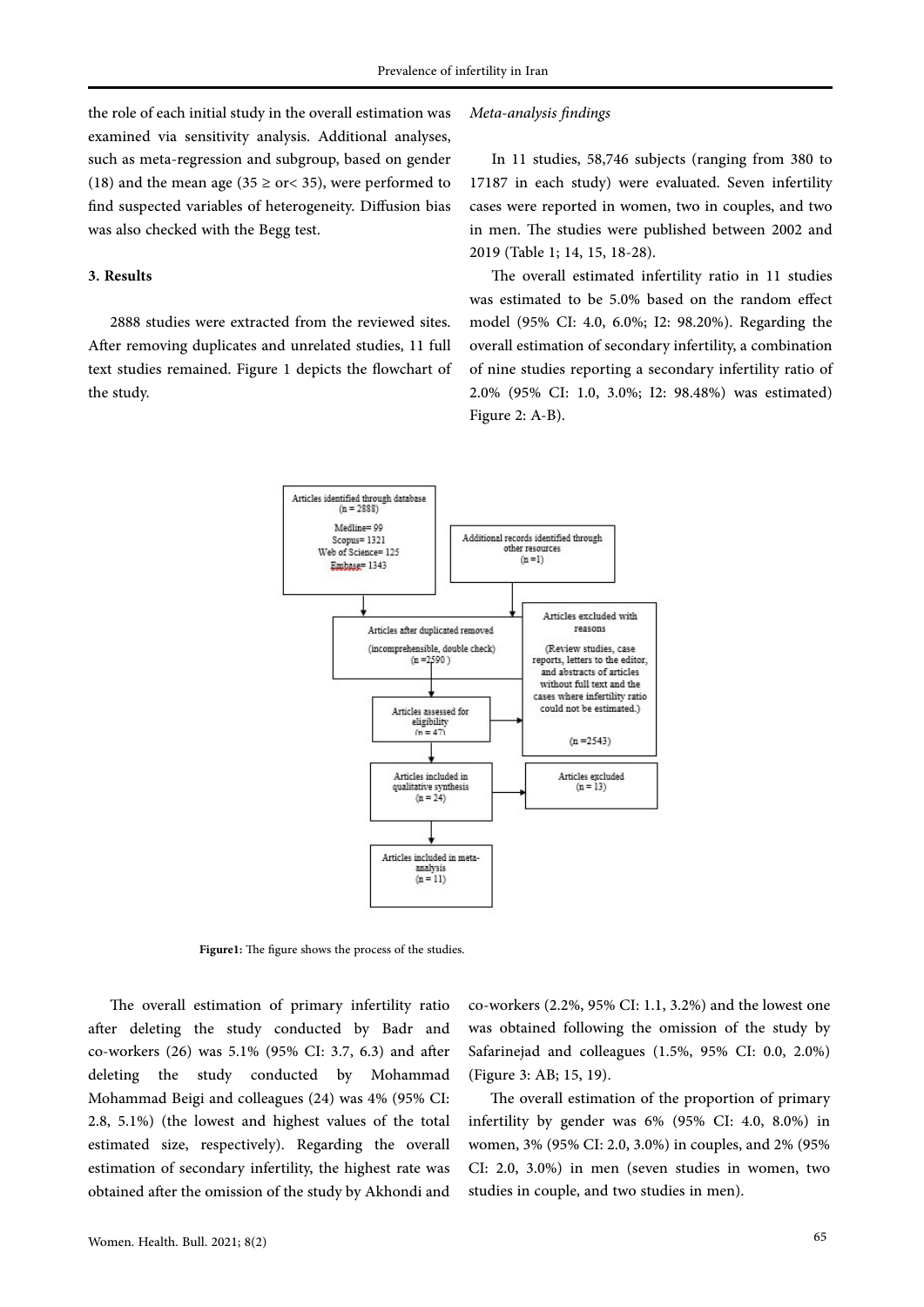| Table 1: Characteristics of the studies included in the meta-analysis |      |            |                      |                        |                          |        |                   |                        |
|-----------------------------------------------------------------------|------|------------|----------------------|------------------------|--------------------------|--------|-------------------|------------------------|
| Author/References                                                     | Year | Population | Number<br>of Primary | Number of<br>Secondary | Duration<br>of marriage  | Sex    | Quality<br>number | Range of<br>population |
|                                                                       |      |            | infertilities        | infertilities          | (year)                   |        |                   | age                    |
| Hosseini and colleagues                                               | 2012 | 2296       | 48                   |                        |                          | Male   | 7                 | $25 - 60$              |
| Hosseini and colleagues                                               | 2013 | 2400       | 72                   | $\overline{4}$         | -                        | Male   | 7                 | 18-49                  |
| Sadegh Moghadam and<br>colleagues                                     | 2008 | 380        | 25                   | 20                     | $7.43 \pm 1.7$           | Female | $\overline{7}$    | 15-49                  |
| Mohammad Beigi and<br>colleagues                                      | 2002 | 902        | 130                  | 36                     | $17.69 \pm 3.23$         | Female | 7                 | 15-49                  |
| Sedaghat and co-workers                                               | 2003 | 1987       | 144                  | 28                     |                          | Female | 9                 | $25 - 45$              |
| Vahidi and colleagues                                                 | 2009 | 11370      | 385                  |                        |                          | Female | 9                 | 19-49                  |
| Safarinejad and co-workers                                            | 2007 | 11441      | 915                  | 389                    | $17.4 \pm 8.6$           | Female | 9                 | $15 - 50$              |
| Akhondi and colleagues                                                | 2019 | 17187      | 456                  | 36                     |                          | Female | 8                 | $20 - 40$              |
| Hosseini and co-workers                                               | 2012 | 2400       | 72                   | 40                     | $\overline{\phantom{0}}$ | Female | 9                 | 18-49                  |
| Badr and colleagues                                                   | 2006 | 3183       | 65                   | 39                     |                          | Couple | $\overline{7}$    | $15-49$                |
| Aflatounian and colleagues                                            | 2009 | 5200       | 170                  | 107                    | $12.88 \pm 13.05$        | Couple | 8                 | 16-95                  |

The prevalence of primary infertility in people under the age of 35 was higher than that in people over the age of 35 (5% (95% CI: 4.0, 7.0%) and 4% (95% CI: 2.0, 6.0%), respectively).

| A<br>Study                                  |                                                  | ES (95% CI)<br>Proportion | n Primary   | N Primary   |
|---------------------------------------------|--------------------------------------------------|---------------------------|-------------|-------------|
| Hosseini et al. (2012)                      | j                                                | 0.02(0.02, 0.03)          | 48          | 2296        |
| Hoseini et al. (2013)                       |                                                  | 0.03(0.02, 0.04)          | 72          | 2400        |
| Sadegh Moghadam et al. (2008)               |                                                  | 0.07(0.04, 0.10)          | 25          | 380         |
| Mohammad Beigi et al. (2002)                |                                                  | 0.14(0.12, 0.17)          | 130         | 902         |
| Sedaghat Siyahkal et al. (2003)             |                                                  | 0.07(0.06, 0.08)          | 144         | 1987        |
| Vahidi et al. (2009)                        |                                                  | 0.03(0.03, 0.04)          | 385         | 11370       |
| Safarinejad et al. (2007)                   |                                                  | 0.08(0.08, 0.09)          | 915         | 11441       |
| Akhondii et al. (2019)                      |                                                  | 0.03(0.02, 0.03)          | 456         | 17187       |
| Hosseini et al. (2012)                      | İ                                                | 0.03(0.02, 0.04)          | 72          | 2400        |
| Ahmadi Asr Badr et al. (2006)               |                                                  | 0.02(0.02, 0.03)          | 65          | 3183        |
| Aflatoonian et al. (2009)                   |                                                  | 0.03(0.03, 0.04)          | 170         | 5200        |
| Overall (I/2 = 98.20%, p = 0.00)            |                                                  | 0.05(0.04, 0.06)          |             |             |
| В<br>Study                                  | 0<br>.3 A .5 .6 .7 .8 .9 1<br>л<br>$\mathbf{.2}$ | ES (95% CI)<br>Proportion | n Secondary | N Secondary |
| Hoseini et al. (2013)                       |                                                  | 0.00(0.00, 0.00)<br>4     |             | 2400        |
| Sadegh Moghadam et al. (2008)               |                                                  | 0.05(0.03, 0.08)<br>20    |             | 380         |
| Mohammad Beigi et al. (2002)                |                                                  | 0.04(0.03, 0.05)<br>36    |             | 902         |
| Sedaghat Siyahkal et al. (2003)             |                                                  | 0.01(0.01, 0.02)<br>28    |             | 1987        |
| Safaringjad et al. (2007)                   |                                                  | 0.03(0.03, 0.04)<br>389   |             | 11441       |
| Akhondii et al. (2019)                      |                                                  | 0.00(0.00, 0.00)<br>36    |             | 17187       |
| Hosseini et al. (2012)                      |                                                  | 0.02(0.01, 0.02)<br>40    |             | 2400        |
| Ahmadi Asr Badr et al. (2006)               |                                                  | 39<br>0.01(0.01, 0.02)    |             | 3183        |
| Aflatconian et al. (2009)                   |                                                  | 0.02(0.02, 0.02)<br>107   |             | 5200        |
| Overall (1 <sup>2</sup> = 98.48%, p = 0.00) |                                                  | 0.02(0.01, 0.03)          |             |             |
|                                             |                                                  |                           |             |             |

 $0.1234587891$ **Figure 2:** The figure shows the estimation of infertility ratio based on the random effect model: primary infertility (A), and secondary infertility (B).

The overall estimation of the proportion of secondary infertility by gender was 3% (95% CI: 1.0, 4.0%) in women, 2% (95% CI: 1.0, 2.0%) in couples, and 0.0% (95% CI: 0.0, 0.0%) in men (six studies in women, two studies in couples, and one study in men).

The prevalence of secondary infertility was similar to that of age; under the age of 35, it was 2 % (95% CI=1.0-3.0 %) and over the age of 35, it was 2% (95% CI=2.0-2.0%).

Meta-regression indicated that the association between the overall primary infertility ratio and the quality of the articles was not significant (B= -0.001, P=0.90). Meanwhile, the association between the overall primary infertility ratio and the publication date of articles was significant (B=-0.00, P=0.03), which showed a decrease in the prevalence of infertility over time (Figure 4).

Meta-regression implied an insignificant association among the overall secondary infertility ratio, the quality of included articles (B=-0.00, P=0.91), and the publication date of articles (B=-0.001, P=0.13).

Begg test revealed no publication bias in the included primary infertility articles (z=1.56, P=0.11) and secondary infertility articles ( $z= 0.83$ ,  $P=0.40$ ).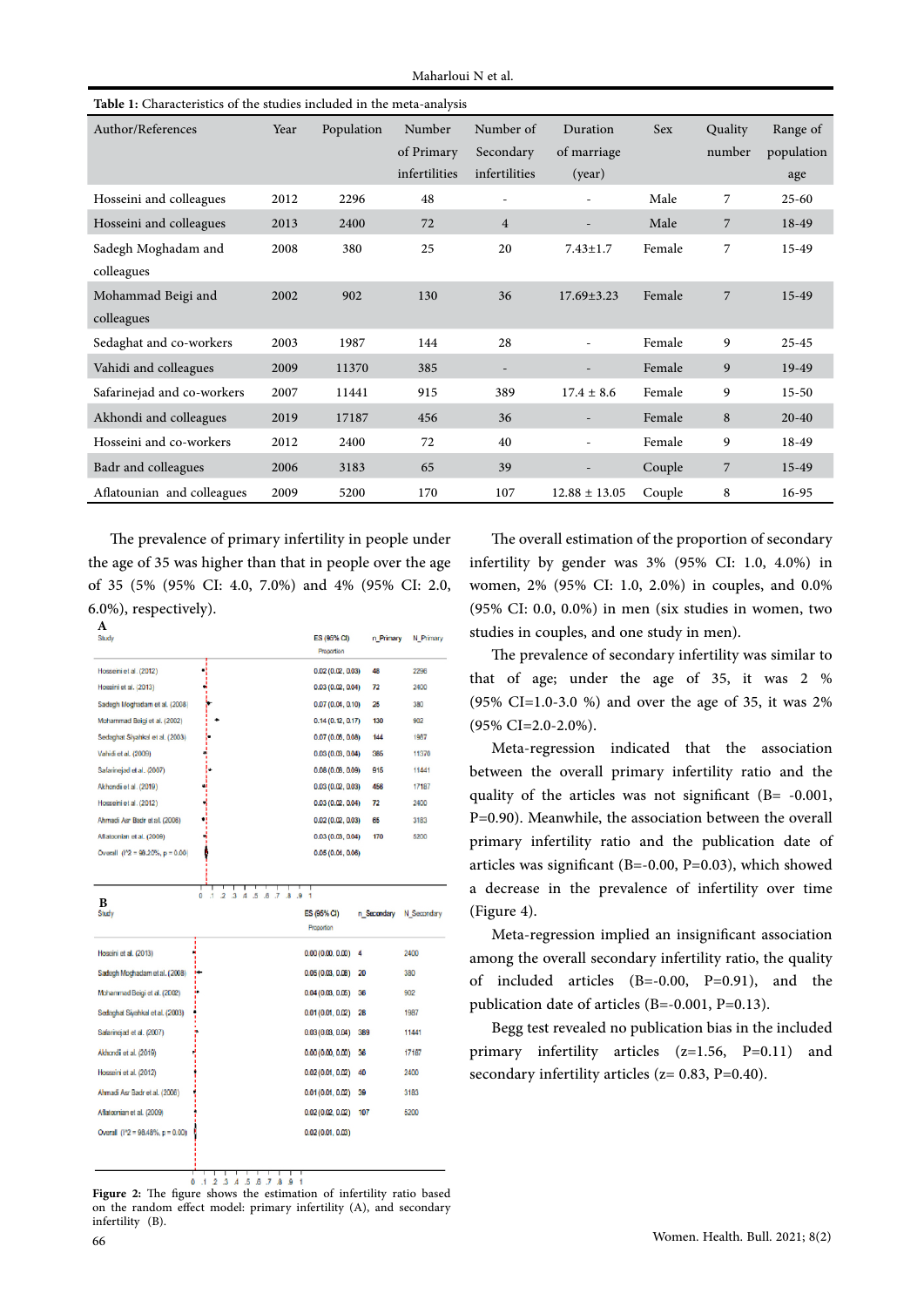

**Figure 3:** The figure shows the sensitivity analysis for determination the effect of each study on overal estimation of infertility ratio: (A) primary infertility, and (B): secondary infertility.



**Figure 4:** The figure shows the meta-regression analysis for estimation the overall primary infertility.

# **4. Discussion**

In our meta-analysis study on 58,746 cases, the prevalence of primary infertility and secondary infertility were 5% and 2%, respectively. Our finding was in line with that of Direkvand Moghadam and other colleagues (2013); their study was conducted on 13 articles and 55658 people. They reported a prevalence of 13.2% of infertility cases for the overall infertility, 5.2% for primary infertility, and 3.2% for secondary infertility (27). In the meta-analysis by Parsanezhad and co-workers (2013), the prevalence of primary infertility, secondary infertility, and current infertility were 10.9%, 2.7%, and 3.3%, respectively (28).

The prevalence of primary infertility in their studies was higher than that in this study, which may be due to the use of lifetime primary infertility in their report whereas herein we used current primary infertility.

In a study by Naz and colleagues (2020) on 62728 cases, the prevalence of lifetime primary infertility, current primary infertility, and current secondary infertility were reported to be 13.96% , 3.09%, and 2.18%, respectively (29). Their systematic review indicated a different prevalence of primary and secondary infertility from the present study.

It could be on account of inclusion of couples and females in the study of Naz and colleagues (29) whereas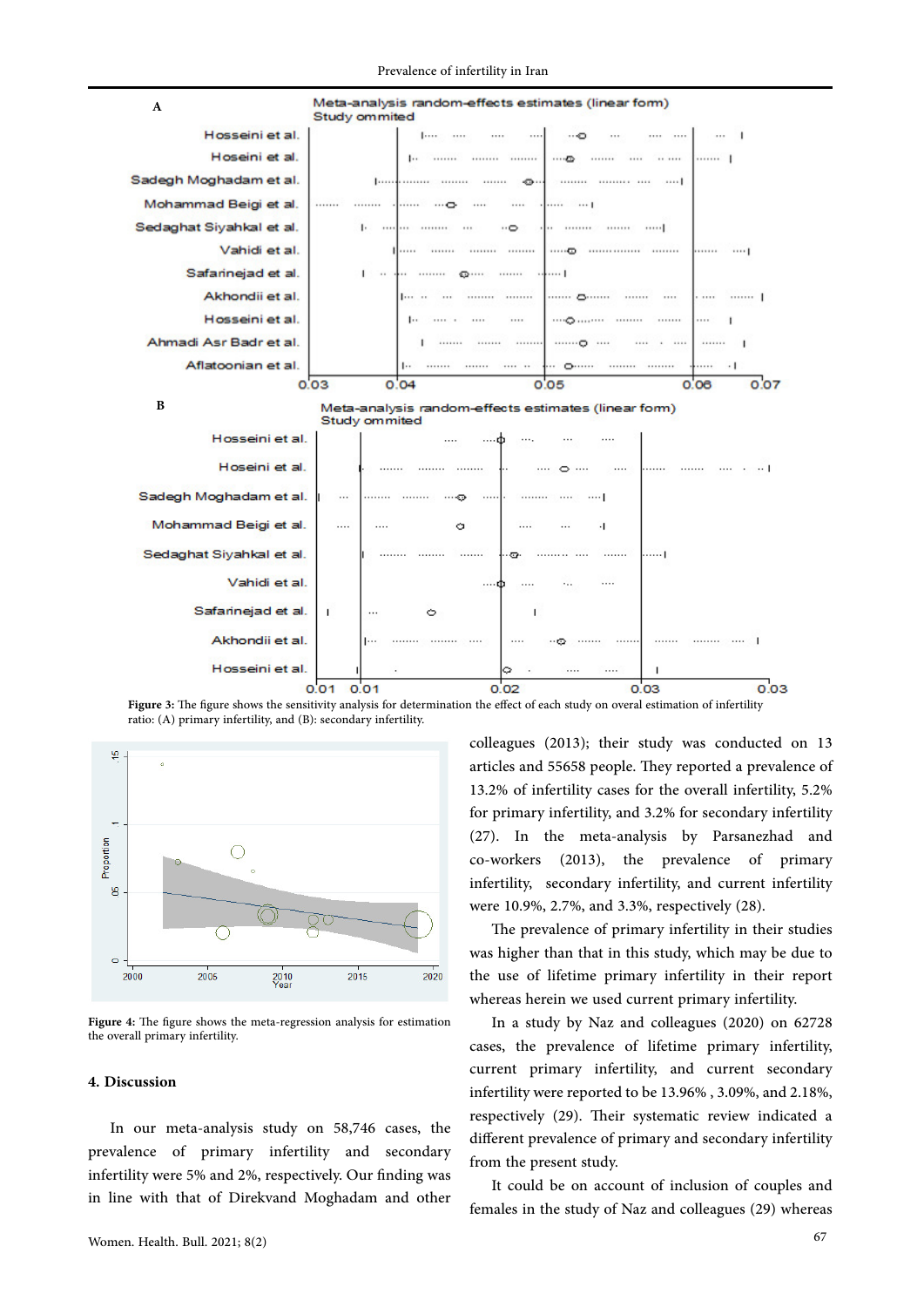our study included couples, females, and males. Hence, this difference could be attributed to the prevalence of male infertility.

# *Impact of region*

50% of couples that experienced infertility were observed in sub-Saharan Africa and South-Asia (30). In countries of South-Asia, the prevalence of infertility has been reported to be 15.5% in China (31), 13.6% in northern China (32), and 7.6% in India (33); for example, in a study by Mascarenhas (2012), the prevalence of infertility, the data from Demographic and Health Surveys (DHS) of 53 countries were analyzed. The results showed that the prevalence of primary infertility and secondary infertility were respectively 0.6%-3.4% and 8.7%-32.6% (13).

Comparison of primary and secondary infertility between Iran and other countries demonstrated that the pattern of infertility in Iran is different from that in other Asian countries.

 This result indicates that the rate of primary infertility is similar to the trend of other countries while the rate of secondary infertility is lower. Different patterns of secondary infertility in Iran compared to that in other countries is probably due to the differences in the pattern of sexual relations. In other countries, the number of sexual partners increases with age, yet in Iran, this is usually constant.

Hence, the sexually transmitted diseases are less frequent compared to those in other countries (34).

# *Impact of gender*

In the present study, 11 articles were reviewed in order to estimate the prevalence of infertility (seven studies in women, two studies in couples, and two studies in men).

The overall estimation of the proportion of primary infertility by gender was reported to be 6% (95% CI: 4.0, 8.0%) in women, 3% (95% CI: 2.0, 3.0%) in couples, and 2% (95% CI: 2.0, 3.0%) in men. Therefore, the prevalence of infertility was higher among women.

 Previous studies have shown a higher prevalence of infertility in women than that in men. Datta and co-workers (2016) studied 15162 women and men in Britain and reported 12.5% of prevalence of infertility in women and 10.1 % of that in men (35).

# *Impact of age*

The prevalence of primary infertility in people under the age of 35 was higher than that in people over the age of 35 (5% versus 4%).

Similar findings have been reported by certain studies; for example, Mascarenhas and colleagues showed that the prevalence of primary infertility was 2.7 % in women aged 20 to 24 years, 2.0 % in women aged 25-29 years, and 1.6% to 1.7% in women aged 30 to 44 years.

 This study indicated that the prevalence of primary infertility was higher in women under the age of 30 (36).

Our finding revealed that the prevalence of secondary infertility was similar with age; accordingly, it was 2 % (95% CI=2.0-2.0%) for women under the age of 35 (95% CI=1.0-3.0 %) and over the age of 35.

In contrast, Mascarenhas and colleagues reported that the prevalence of secondary infertility was 2.6 % in women aged 20 to 24 years and 27.1 % in women aged 40-44 years. Therefore, the age pattern showed that with the increase in age in women, the prevalence of secondary infertility increased (36).

### **5. Conclusion**

The findings of the current meta-analysis regarding the pattern of infertility in Iran showed that primary infertility has increased recently, which is probably due to the differences in the pattern of sexual relations. However, this needs further efficient education.

The higher is the prevalence of primary infertility and infertility in women under the age of 35 and younger people, the more we need policymakers to pay attention to this issue in their plans on reducing infertility in the future. Ultimately, the prevalence of infertility in Iran is not higher than the global average. Recommendations: There are limited studies on the prevalence of infertility in Iranian men; thus, it could be suggested that this issue be considered for future studies.

#### **Acknowledgements:**

This paper reported the results of MPH thesis of Ms. Bahar Morshed Behbahahani with the code of 1396-01- 106-16410 Submitted to the School of Medicine in partial fulfillment of the requirements for the degree of Master of Public Health.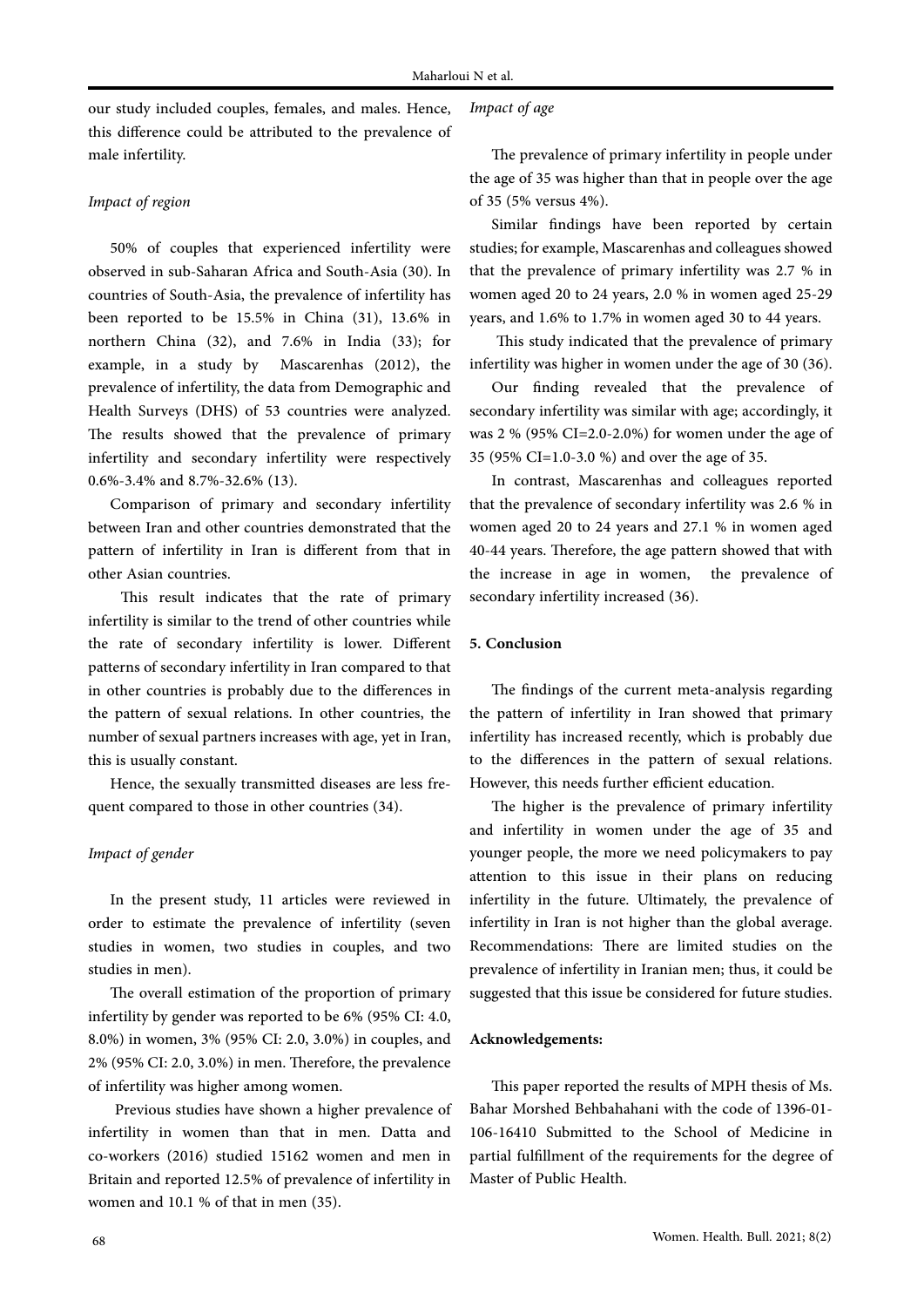# **Ethical approval:**

The Ethics Committee of Shiraz University of Medical Sciences (SUMS) approved the study with the code of IR.SUMS.REC.1398.1134.

# **Funding:** None.

# **Conflict of interests**

The authors declared that they have no conflicts of interest.

## **References**

- 1. Raj VCR, Prameela J, Omkar B, Emmanuel G, Akhila S. A Review on Risk Factors, Staging and Survival Rates of Endometrial Cancer in Both Black and White Women in Infertility Patients in USA. World Journal of Current Medical and Pharmaceutical Research. 2020;2(2):152-6. doi: 10.37022/WJCMPR.2020.2212.
- 2. Morshed-Behbahani B, Lamyian M, Joulaei H, Rashidi BH, Montazeri A. Infertility policy analysis: a comparative study of selected lower middle-middle-and high-income countries. Global Health. 2020;16(1):104. doi: 10.1186/ s12992-020-00617-9. PubMed PMID: 33097089; PubMed Central PMCID: PMC7583186.
- 3. Rooney KL, Domar AD. The relationship between stress and infertility. Dialogues Clin Neurosci. 2018;20(1):41-47. doi: 10.31887/ DCNS.2018.20.1/klrooney. PubMed PMID: 29946210; PubMed Central PMCID: PMC6016043.
- 4. Shahraki Z, Tanha FD, Ghajarzadeh M. Depression, sexual dysfunction and sexual quality of life in women with infertility. BMC Womens Health. 2018;18(1):92. doi: 10.1186/ s12905-018-0584-2. PubMed PMID: 29898709; PubMed Central PMCID: PMC6001164.
- 5. Yazdi HZG, Sharbaf HA, Kareshki H, Amirian M. Psychosocial Consequences of Female Infertility in Iran: A Meta-Analysis. Front Psychiatry. 2020;11:518961. doi: 10.3389/fpsyt.2020.518961. PubMed PMID: 33250787; PubMed Central PMCID: PMC7674496.
- 6. Zurlo MC, Della Volta MFC, Vallone F.

Predictors of quality of life and psychological health in infertile couples: the moderating role of duration of infertility. Qual Life Res. 2018;27(4):945-954. doi: 10.1007/s11136-017- 1781-4. PubMed PMID: 29307056.

- 7. Patel A, Sharma PSVN, Kumar P, Binu VS. Sociocultural Determinants of Infertility Stress in Patients Undergoing Fertility Treatments. J Hum Reprod Sci. 2018;11(2):172-179. doi: 10.4103/jhrs.JHRS\_134\_17. PubMed PMID: 30158815; PubMed Central PMCID: PMC6094542.
- 8. Deshpande PS, Gupta AS. Causes and Prevalence of Factors Causing Infertility in a Public Health Facility. J Hum Reprod Sci. 2019;12(4):287-293. doi: 10.4103/jhrs.JHRS\_140\_ 18. PubMed PMID: 32038077; PubMed Central PMCID: PMC6937760.
- 9. Sun H, Gong TT, Jiang YT, Zhang S, Zhao YH, Wu QJ. Global, regional, and national prevalence and disability-adjusted life-years for infertility in 195 countries and territories, 1990–2017: results from a global burden of disease study, 2017. Aging (Albany NY). 2019;11(23):10952-10991. doi: 10.18632/aging.102497. PubMed PMID: 31790362; PubMed Central PMCID: PMC6932903.
- 10. De D, Mukhopadhyay P, Roy PK. Experiences of Infertile Couples of West Bengal With Male Factor, Female Factor, and Unexplained Infertility Factor: A Qualitative Study. Journal of Psychosexual Health. 2020;2(2):152-7.
- 11. Doryanizadeh L, Morshed-Behbahani B, Parsanezhad ME, Dabbaghmanesh MH, Jokar A. Calcitriol Effect on Outcomes of in Vitro Fertilization in Infertile Women with Vitamin D Deficiency: A Double-Blind Randomized Clinical Trial. Z Geburtshilfe Neonatol. 2020. doi: 10.1055/a-1206-1064. PubMed PMID: 32927487.
- 12. Thoma ME, McLain AC, Louis JF, King RB, Trumble AC, Sundaram R, et al. Prevalence of infertility in the United States as estimated by the current duration approach and a traditional constructed approach. Fertil Steril. 2013;99(5):1324-1331. doi: 10.1016/j.fertnstert.2012.11.037. PubMed PMID: 23290741; PubMed Central PMCID: PMC3615032.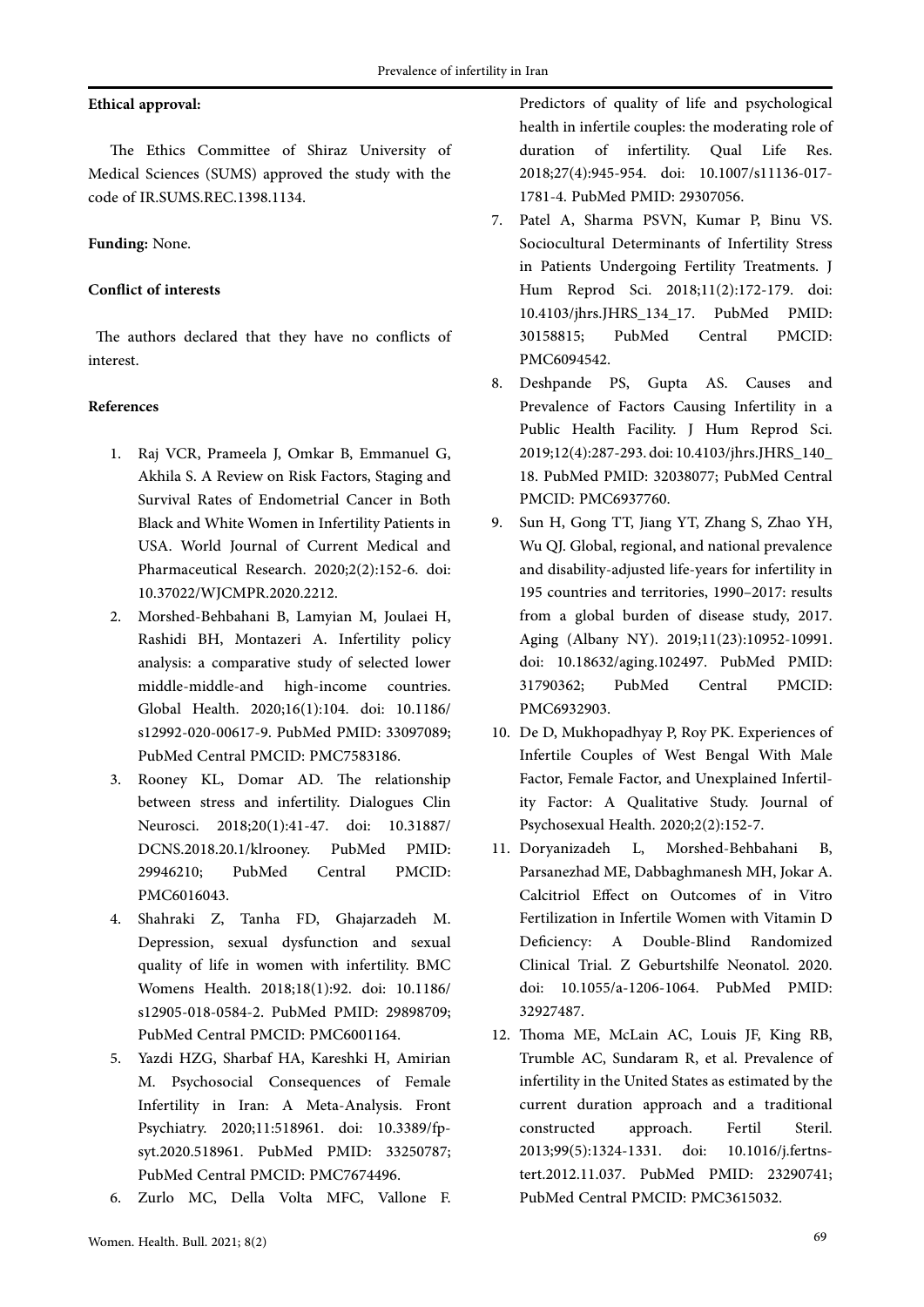- 13. Mascarenhas MN, Cheung H, Mathers CD, Stevens GA. Measuring infertility in populations: constructing a standard definition for use with demographic and reproductive health surveys.<br>Popul Health Metr. 2012;10(1):17. doi: Popul Health Metr. 2012;10(1):17. 10.1186/1478-7954-10-17. PubMed PMID: 22938182; PubMed Central PMCID: PMC35112 53.
- 14. Vahidi S, Ardalan A, Mohammad K. Prevalence of primary infertility in the Islamic Republic of Iran in 2004-2005. Asia Pac J Public Health. 2009;21(3):287-93. doi: 10.1177/10105395093360 09. PubMed PMID: 19443880.
- 15. Akhondi MM, Kamali K, Ranjbar F, Shirzad M, Shafeghati S, Ardakani ZB, et al. Prevalence of primary infertility in Iran in 2010. Iran J Public Health. 2013;42(12):1398-404. PubMed PMID: 26060641; PubMed Central PMCID: PMC4441 936.
- 16. Moghadam AD, Delpisheh A, Sayehmiri K. The trend of infertility in Iran, an original review and meta-analysis. Nursing Practice Today. 2014;1:46- 52.
- 17. Akhondi MM, Ranjbar F, Shirzad M, Ardakani ZB, Kamali K, Mohammad K. Practical difficulties in estimating the prevalence of primary infertility in Iran. Int J Fertil Steril. 2019;13(2):113-117. doi: 10.22074/ijfs.2019.5583. PubMed PMID: 31037921; PubMed Central PMCID: PMC6500078.
- 18. Aflatounian A, Seyed HSM, Tabibnezhad N. The epidemiological and etiological aspects of infertility in Yazd province of Iran. 2009;7(3):117- 122.
- 19. Safarinejad MR. Infertility among couples in a population‐based study in Iran: prevalence and associated risk factors. Int J Androl. 2008;31(3):303-14. doi: 10.1111/j.1365-2605. 2007.00764.x. PubMed PMID: 17488339.
- 20. Hosseini J, Mazloomfard M, Emadeddin M, Mokhtarpour H. Prevalence and Association of Men's Infertility with Scio-demoghrphic Factors in Iran: Results from a Population Based Study. European Urology Supplements. 2012;4:149.
- 21. Hoseini M, Hosseini J, Emadedin M, Mokhtarpour H, Sourani M. Primary and secondary male infertility in selected four province in the country at 2010. European Urology Supplements. 2013;4:e1136.
- 22. Hosseini J, Emadedin M, Mokhtarpour H, Sorani M. Prevalence of primary and secondary infertility in four selected provinces in Iran, 2010-2011. Iran J of Obstet Gynecol Infertil. 2012;15:1-7.
- 23. Sadegh Moghadam L, Moslem AR, Gharcheh M, Chamanzari H. The Study of Women Infertility in Gonabad City. Ofoghe-e-Danesh. 2008;13:82- 5. Persian.
- 24. Mohammad Beigi R. Prevalence of infertility in Sanandaj in 2002. 2002;7:22-26. Persain.
- 25. Sedaghat SM, Nojoumi M, Kamali M, Tavajohi S, Kashfi F. The prevalence of infertility and subfertility in Tehran. Tehran University Medical Journal. 2003;61(5):371-6.
- 26. Badr YAA, Madaen K, Ebrahimi SH, Ehsan Nejad AH, Koushavar H. Prevalence of infertility in Tabriz in 2004. Urol J. 2006;3(2):87-91. PubMed PMID: 17590841.
- 27. Direkvand Moghadam A, Delpisheh A, Sayehmiri K. The prevalence of infertility in Iran, a systematic review. The Iranian Journal of Obstetrics, Gynecology and Infertility. 2014;16  $(81):1-7.$
- 28. Parsanezhad ME, Jahromi BN, Zare N, Keramati P, Khalili A, Parsa-Nezhad M. Epidemiology and etiology of infertility in Iran, systematic review and meta-analysis. J Womens Health, Issues Care. 2013;6:2-2.
- 29. Naz MSG, Ozgoli G, Sayehmiri K. Prevalence of Infertility In Iran: A Systematic Review And Meta-Analysis. Urol J. 2020;17(4):338-345. doi: 10.22037/uj.v0i0.5610. PubMed PMID: 3228108 8.
- 30. Ombelet W. WHO fact sheet on infertility gives hope to millions of infertile couples worldwide. Facts Views Vis Obgyn. 2020;12(4):249-251. PubMed PMID: 33575673; PubMed Central PMCID: PMC7863696.
- 31. Zhou Z, Zheng D, Wu H, Li R, Xu S, Kang Y, et al. Epidemiology of infertility in China: a population‐based study. BJOG. 2018;125(4):432- 441. doi: 10.1111/1471-0528.14966. PubMed PMID: 29030908.
- 70 Women. Health. Bull. 2021; 8(2) 32. Cong J, Li P, Zheng L, Tan J. Prevalence and Risk Factors of Infertility at a Rural Site of Northern China. PLoS One. 2016;11(5):e0155563. doi: 10.1371/journal.pone.0155563. PubMed PMID: 27177147; PubMed Central PMCID: PMC486